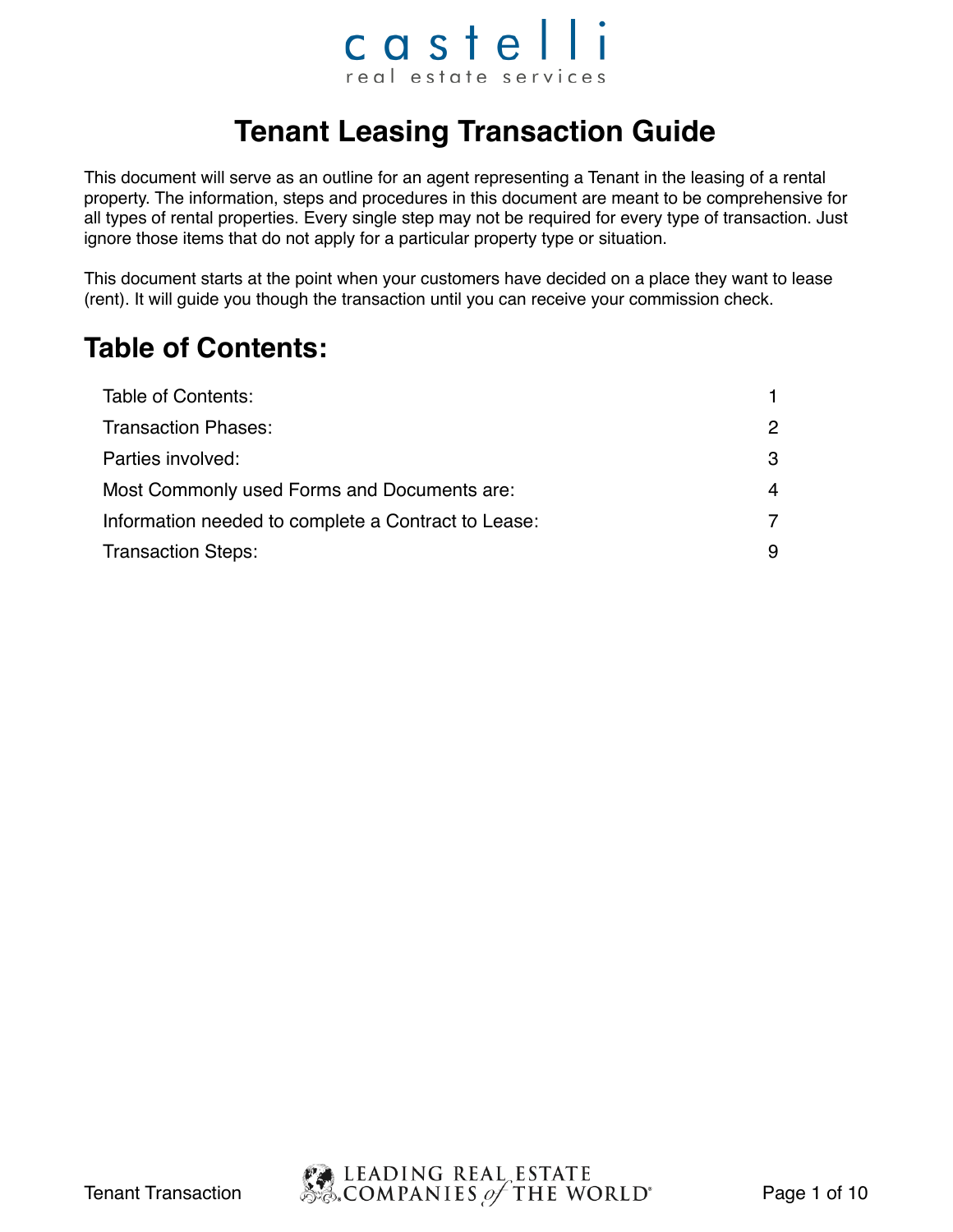### castelli real estate services

#### **Transaction Phases:**

There are 4 phases to a Tenant rental transaction. Offer, Negotiation, Approval and Possession.

Offer - This is when you are collecting and completing the forms and paperwork needed to present to the Listing Agent so that the property owner (the Landlord) can approve your customer as a Tenant. This document will refer to multiple occupants as Tenant.

Negotiation - Once the Landlord has reviewed all the documents, they can either accept your Tenant's offer, reject your Tenant's Offer or negotiate on any of the terms in the Contract to Lease. Should there be any changes to the Contract to Lease, make sure both parties initial any changes and date the initials so everyone knows when they were accepted. It may be necessary for a new Contract to Lease to be made up that incorporates all the changes to have a cleaner, easier to understand document.

Approval - This is when the Landlord approves the Tenant. If there is a condo association or homeowner's association, the Tenant will be expected to complete their rental approval application process. Help them in gathering all the requested documents asked for in the association's application instructions and verify that the application is complete before it is submitted to the association. There may be forms in the association's application package that will require the landlord signature. Be sure to have the listing agent get that for you if they haven't done it already. It is also a good idea to take the application to the association's office and submit the package yourself so that you know that it arrived and they have your business card should there be anything you can help with.

Possession - This is the day that the Tenants take possession of the rental property. On this day, the will Tenant exchange "Cash For Keys". That is to say, the Tenant delivers the rest of the funds required to take possession of the property and they are then given the keys to the property. Once the Tenant has possession and the Walkthrough form is submitted to the transaction management system, Castelli's accounting department will release your commission check.

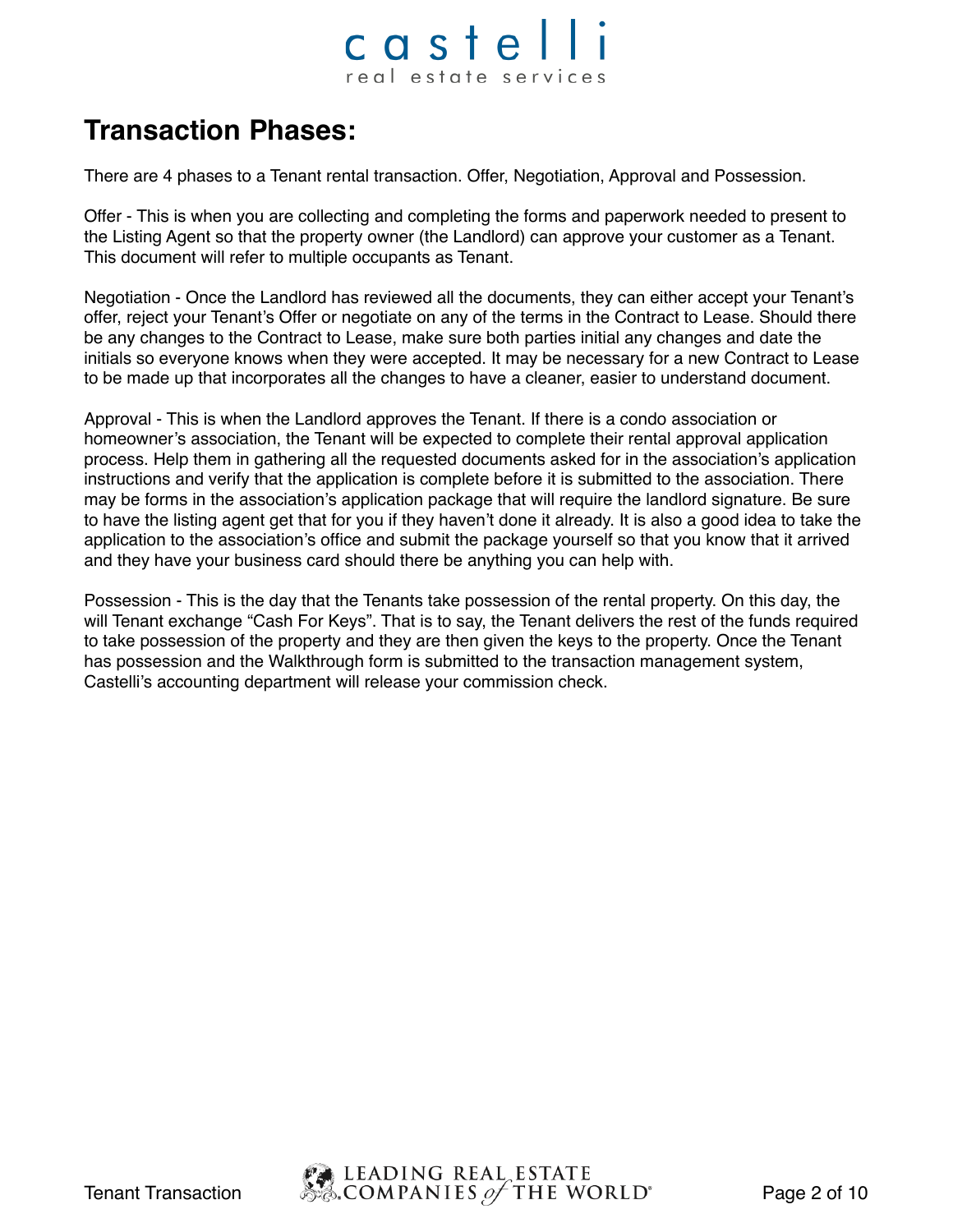#### **Parties involved:**

| Party/Person                      | Responsibility                                                                                                                                                                                                                                                                                                                                                                   |
|-----------------------------------|----------------------------------------------------------------------------------------------------------------------------------------------------------------------------------------------------------------------------------------------------------------------------------------------------------------------------------------------------------------------------------|
| Leasing Agent (Yourself)          | You are the agent helping the Landlord to lease their property. It is your task to help<br>educate the Landlord, make sure all required documents are completed and<br>delivered in a timely manner and to verify that other parties are completing their<br>tasks on time.                                                                                                      |
| Tenant                            | These are the people looking for a place to lease a property.                                                                                                                                                                                                                                                                                                                    |
| <b>Listing Agent</b>              | This is the agent who has the Landlord that has decided to offer their property for<br>lease. We are permitted to work with a Tenant who wants to make an offer on a<br>listing that you have. You just need to make sure you disclose this fact to all parties<br>involved.                                                                                                     |
| Condo/Home Owner's<br>Association | If the property is governed by an association, whether it is a Condominium or a<br>Home Owner's association, this body of people will generally have the right to<br>approve the Tenant to lease the property given the guidelines outlined in their<br>association's documents. Very often you will have to work through the company they<br>have hired to manage the property. |

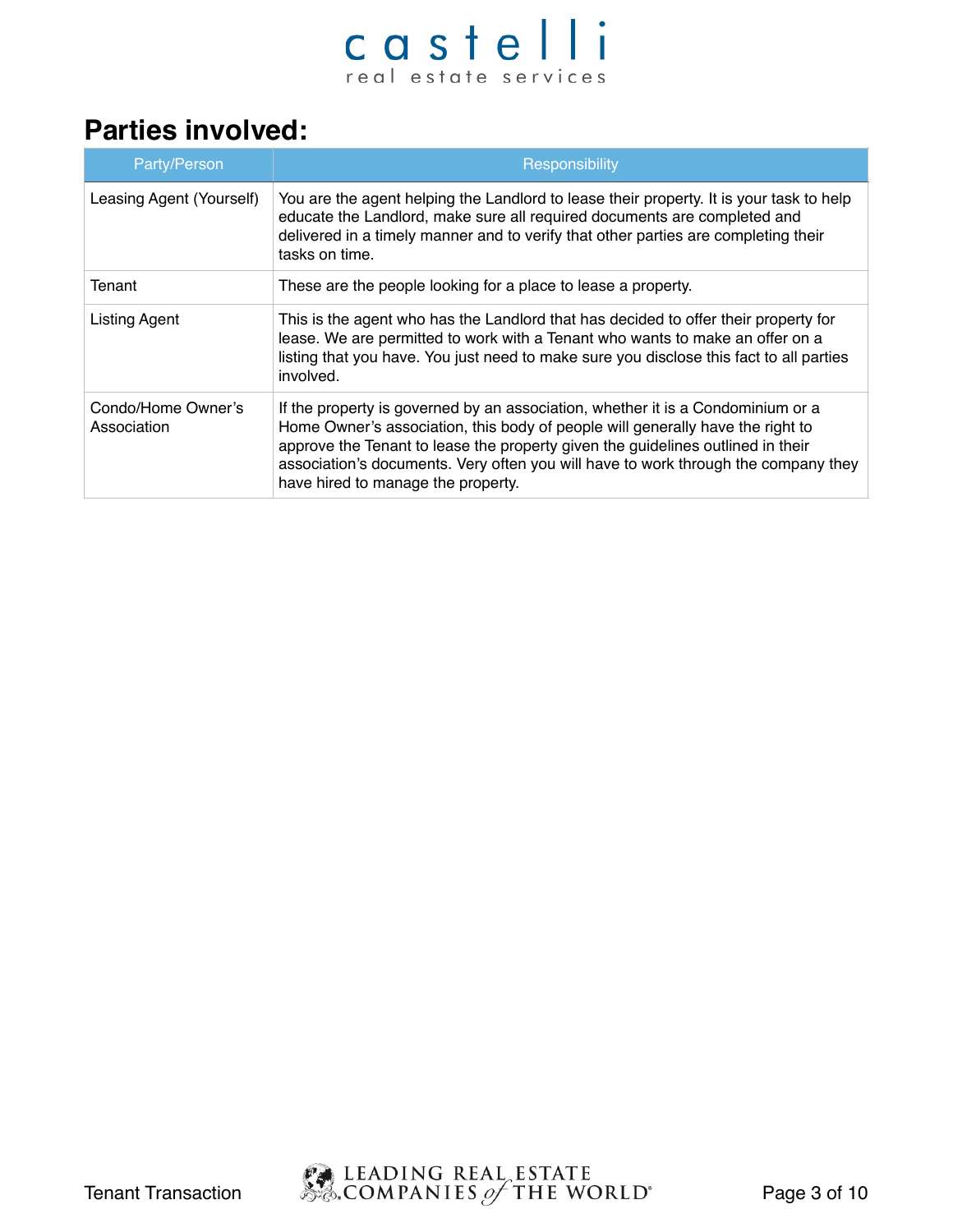### **Most Commonly used Forms and Documents are:**

| <b>Document Name</b>                                                                                                         | <b>Found At</b>                                                       | <b>Completed By</b>                                                                                       | <b>Sent TO</b>                                                                      | <b>Description</b>                                                                                                                                                                                                                                                                                                                                                                                                                                                     |
|------------------------------------------------------------------------------------------------------------------------------|-----------------------------------------------------------------------|-----------------------------------------------------------------------------------------------------------|-------------------------------------------------------------------------------------|------------------------------------------------------------------------------------------------------------------------------------------------------------------------------------------------------------------------------------------------------------------------------------------------------------------------------------------------------------------------------------------------------------------------------------------------------------------------|
| <b>Contract to Lease</b>                                                                                                     | Transaction<br>Desk, Form<br>Simplicity                               | The Leasing<br>Agent, signed by<br>the Tenant(s) and<br>the Landlord(s).<br>This is part of the<br>offer. | The Tenant(s), the<br>Listing Agent, Office<br>transaction<br>management system.    | The is the contract used to<br>outline how the Tenant<br>wants to structure their<br>lease of the property.<br>When signed by both<br>parties, Tenant(s) and<br>Landlord(s), it is a binding,<br>legal contract.                                                                                                                                                                                                                                                       |
| <b>Financial Risks</b><br>Associated with<br>Rental or Lease of<br>Property                                                  | Transaction<br>Desk, Form<br>Simplicity                               | The Leasing<br>Agent, signed by<br>the Tenant(s).                                                         | The Tenant(s), Office<br>transaction<br>management system.                          | This disclosure is included<br>with any residential<br>leasing transaction. It is<br>required by our insurance<br>carrier.                                                                                                                                                                                                                                                                                                                                             |
| <b>Tenant Application</b><br>Fee Disclosure &<br>Authorization for<br><b>Credit Information</b>                              | Transaction<br>Desk, Form<br>Simplicity                               | The Leasing<br>Agent, signed by<br>the Tenant(s).                                                         | The Tenant(s), Office<br>transaction<br>management system.                          | This disclosure is included<br>with any residential lease<br>transaction. If the<br>commission to the agent is<br>less then \$1,000, the<br>Castelli Fee is \$50. If the<br>commission to the agent is<br>greater then \$1000, the<br>Castelli Fee is \$100. The<br>Tenant(s) do not have to<br>use our service to get a<br>copy of their credit report,<br>they are welcome to use a<br>copy that they obtain<br>themselves, usually for<br>free or very little cost. |
| Deposit Check equal<br>to one month's rent<br>plus the Castelli<br>Fee. This must be a<br>money order or<br>cashier's check. | The Tenant's<br>financial<br>institution or<br>money order<br>issuer. | Tenant(s)                                                                                                 | The Tenant(s), the<br>Listing Agent and<br>Office transaction<br>management system. | The deposit funds are<br>collected when the<br>Tenant(s) sign the<br>Contract to Lease. Proof<br>of the deposit (copy of the<br>check or escrow letter) is<br>to be included with the<br>documents sent to the<br>listing agent. Generally, it<br>is from these funds that<br>the real estate agents<br>commissions and Castelli<br>Fees are paid.                                                                                                                     |

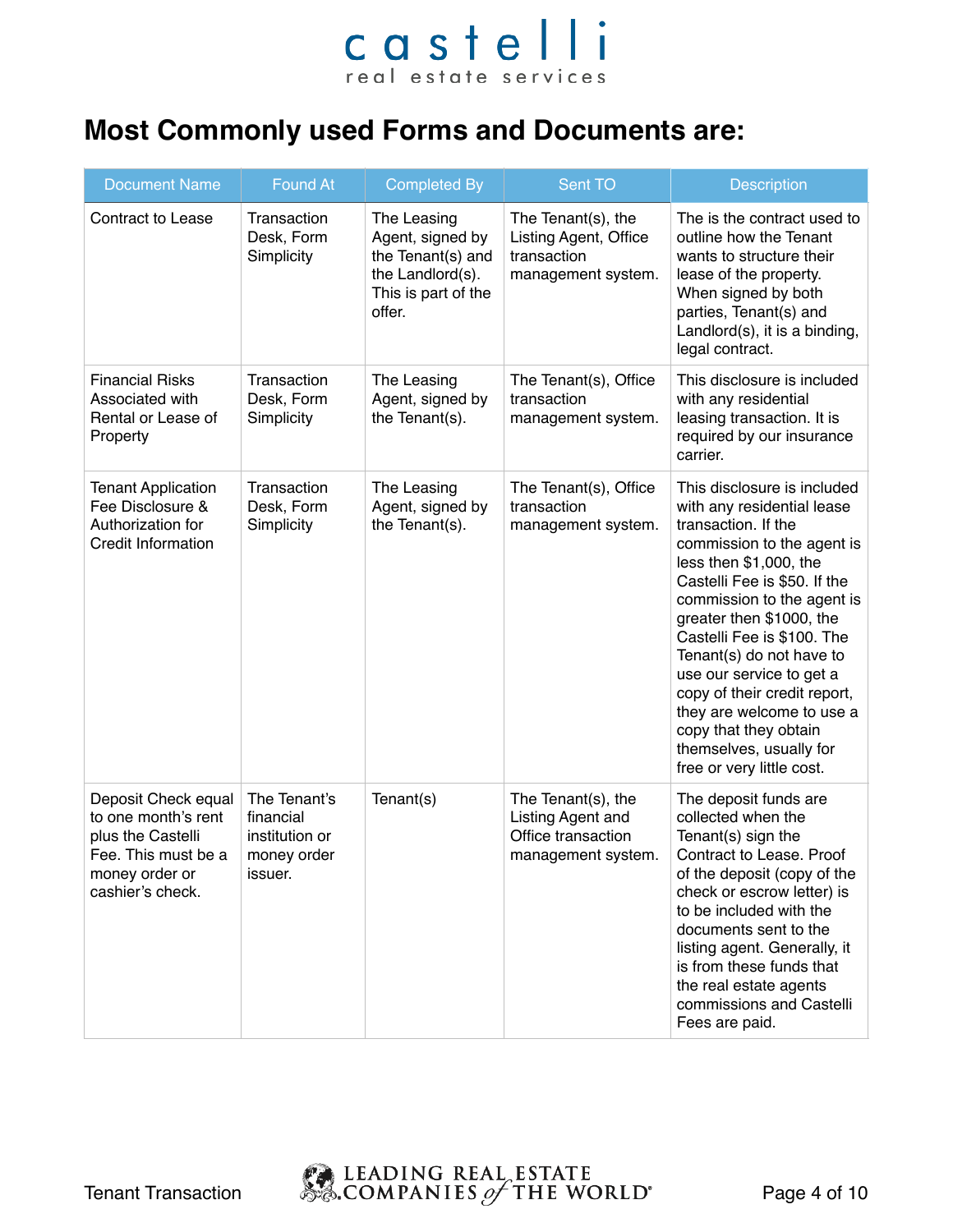| <b>Document Name</b>                                                                                       | <b>Found At</b>                                                               | <b>Completed By</b>                                                                                                                                                                                                     | Sent TO                                                                                                   | <b>Description</b>                                                                                                                                                                                                                                                                                                                        |
|------------------------------------------------------------------------------------------------------------|-------------------------------------------------------------------------------|-------------------------------------------------------------------------------------------------------------------------------------------------------------------------------------------------------------------------|-----------------------------------------------------------------------------------------------------------|-------------------------------------------------------------------------------------------------------------------------------------------------------------------------------------------------------------------------------------------------------------------------------------------------------------------------------------------|
| Castelli Real Estate<br>Contract Info and &<br><b>Escrow Deposit</b>                                       | Transaction<br>Desk, Form<br>Simplicity                                       | The Leasing<br>Agent                                                                                                                                                                                                    | Office transaction<br>management system<br>when the Contract to<br>Lease is sent to the<br>Listing agent. | This is the form sent to the<br>transaction management<br>system that summarizes<br>the terms of the contract<br>and any related escrow<br>deposit made into<br>Castelli's escrow account                                                                                                                                                 |
| <b>Escrow Deposit</b><br>Letter                                                                            | Office<br>transaction<br>management<br>system or Title/<br>Closing<br>Company | Office transaction<br>management<br>system or Title/<br><b>Closing Company</b>                                                                                                                                          | The Tenant(s), the<br>Listing Agent.                                                                      | This letter is proof that the<br>Tenant(s) have deposited<br>funds into an escrow<br>account as required by the<br>contract. Very often a copy<br>of the check or money<br>order from the Tenant(s) is<br>sufficient.                                                                                                                     |
| Condo/<br>Homeowner's<br>Association<br>purchase/leasing<br>Application and<br>associated<br>documentation | The Association<br>or their<br>Management<br>Company                          | The Tenant(s)<br>should completely<br>fill this in, supply<br>all required<br>documentation<br>and submit all this<br>with the required<br>fee to the<br>association/<br>management<br>company for<br>leasing approval. | The Association or<br>their Management<br>Company                                                         | When a property is<br>governed by an<br>association that requires<br>they approve the<br>Tenant(s), this is the<br>application and<br>instructions that must be<br>completed and all<br>requested documents<br>attached so that the<br>association can go<br>through the process of<br>approving the Tenant(s) to<br>lease this property. |
| Condo/<br>Homeowner's<br>Association<br>purchase Approval                                                  | The Association<br>or their<br>Management<br>Company                          | The Association/<br>Managment<br>Company.                                                                                                                                                                               | The Tenant(s) and<br>Listing Agent.                                                                       | This is the document that<br>shows the Tenant(s) have<br>been approved to lease<br>the property.                                                                                                                                                                                                                                          |
| Possession Check                                                                                           | The Tenant's<br>financial<br>institution or<br>money order<br>issuer.         | Tenant                                                                                                                                                                                                                  | Listing Agent or<br>Landlord.                                                                             | This is the cashier's check<br>or money order that the<br>Tenant brings when they<br>take possession of the<br>property.                                                                                                                                                                                                                  |

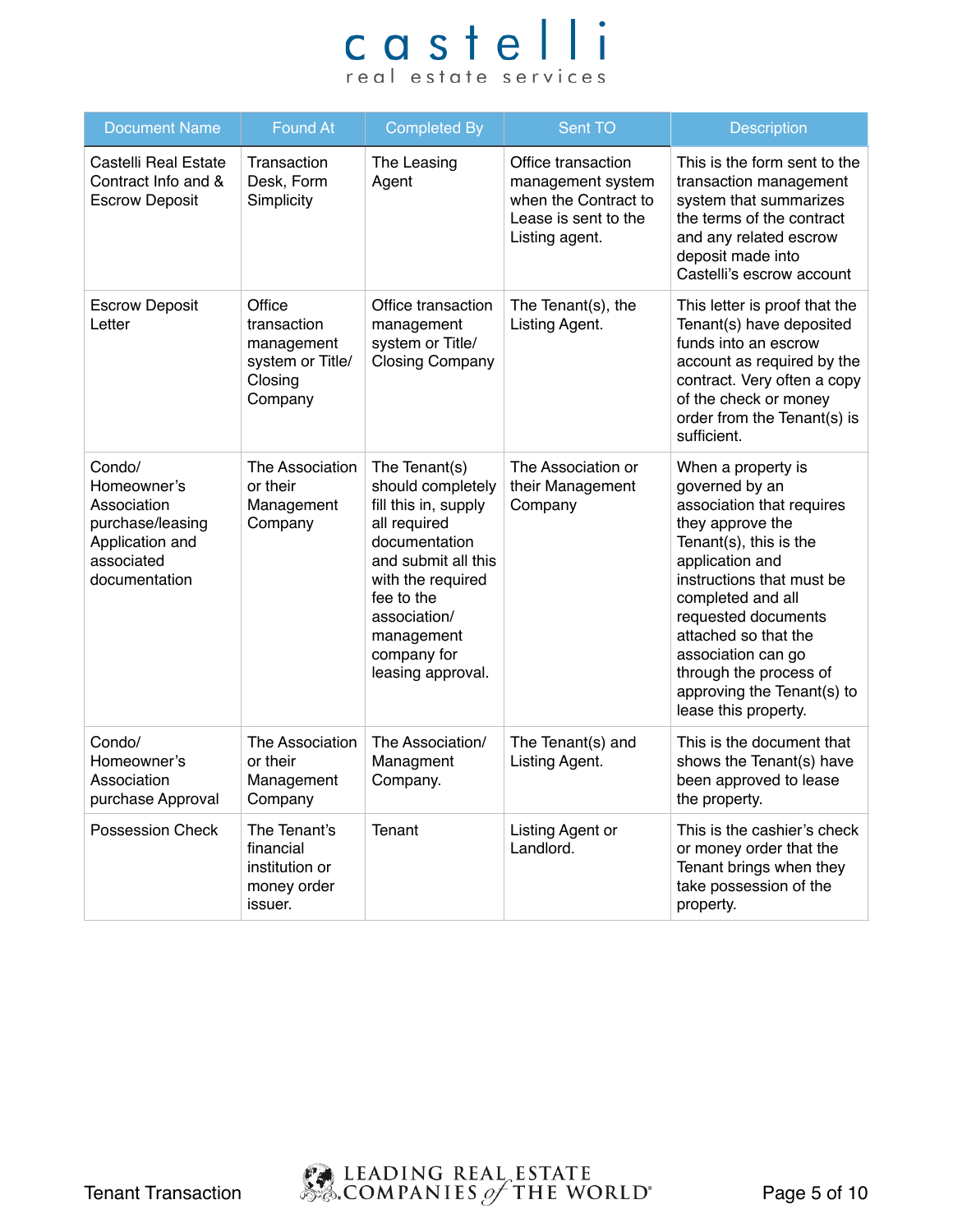| <b>Document Name</b>                                 | <b>Found At</b>                         | <b>Completed By</b>  | Sent TO                                                       | <b>Description</b>                                                                                                                                                                                                                                                                                                                                                                                                                                             |
|------------------------------------------------------|-----------------------------------------|----------------------|---------------------------------------------------------------|----------------------------------------------------------------------------------------------------------------------------------------------------------------------------------------------------------------------------------------------------------------------------------------------------------------------------------------------------------------------------------------------------------------------------------------------------------------|
| Castelli Real Estate<br><b>Check Request</b><br>Form | Transaction<br>Desk, Form<br>Simplicity | The Leasing<br>Agent | Office transaction<br>management system.                      | This form is completed<br>and sent to the transaction<br>management system<br>when getting ready for the<br>Tenants to take<br>possession of the<br>property. This must be<br>done with enough lead<br>time for accounting to<br>write up the checks and<br>get them to you so you<br>can bring the Listing<br>Agent's check with you.<br>The leasing agent's check<br>will not be released until<br>until the completed<br>walkthrough has been<br>turned in. |
| <b>Walk Through</b><br>Inspection                    | Transaction<br>Desk, Form<br>Simplicity | The Leasing<br>Agent | The Tenant(s) and<br>Office transaction<br>management system. | This form shows any<br>issues that may exist in<br>the property at the time of<br>possession. When the<br>Tenant(s) leave the<br>property, they can use this<br>form to not be held<br>accountable for pre-<br>existing issues.                                                                                                                                                                                                                                |

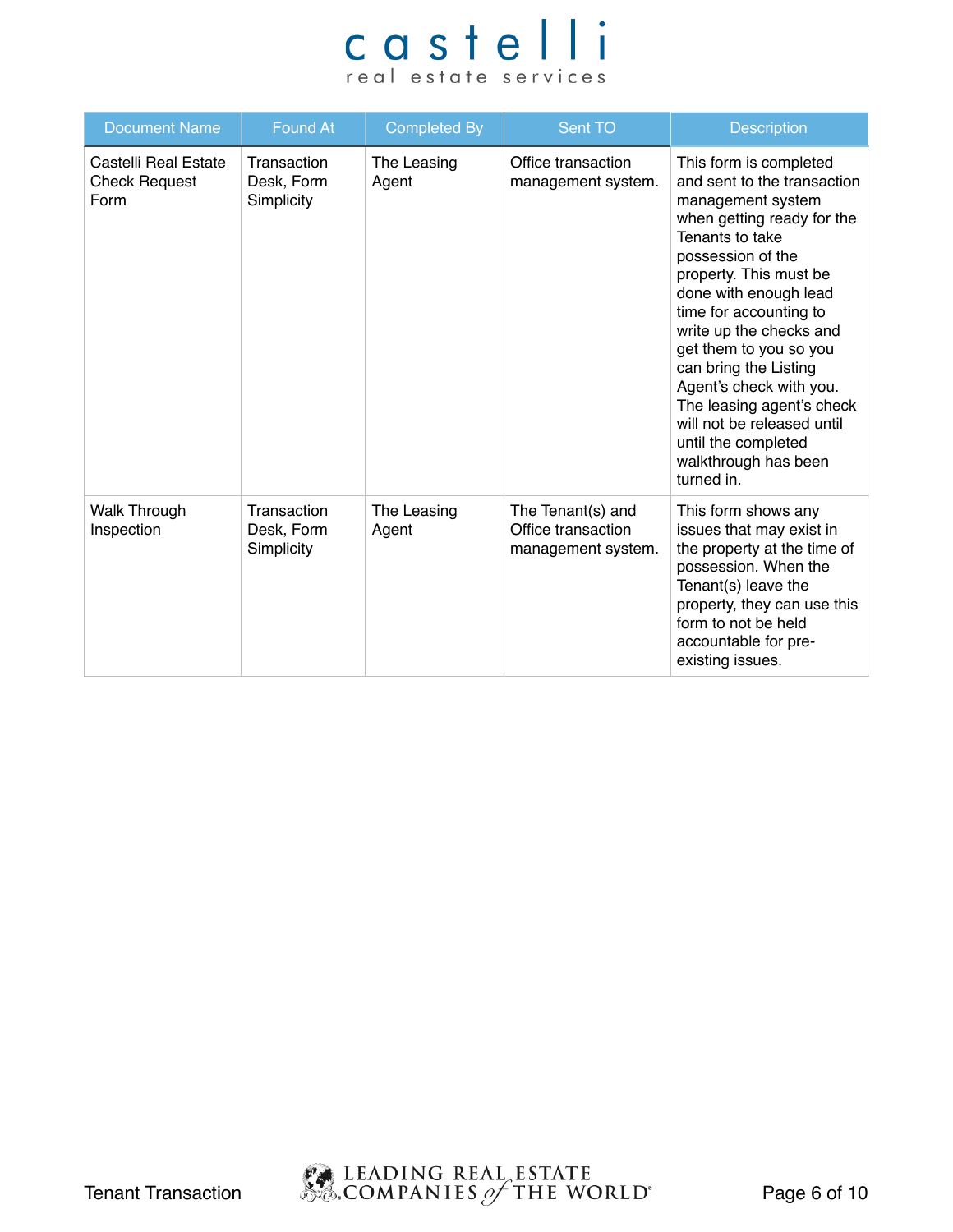### **Information needed to complete a Contract to Lease:**

| <b>Contract to Lease</b>                | Section        | <b>Description</b>                                                                                                                                                                                                                                                                                                                                                | <b>Found At</b>                                                                                                |
|-----------------------------------------|----------------|-------------------------------------------------------------------------------------------------------------------------------------------------------------------------------------------------------------------------------------------------------------------------------------------------------------------------------------------------------------------|----------------------------------------------------------------------------------------------------------------|
| Landlord's Name(s)                      | 1.             | The names of the current property owners<br>as found on the title.                                                                                                                                                                                                                                                                                                | <b>BCPA.net or IMMap. Click on</b><br>the folio number in the listing<br>and the IMMap record will<br>come up. |
| Tenant(s) Name(s)                       | 1              | The names of the Tenant(s).                                                                                                                                                                                                                                                                                                                                       | Tenant(s). Please do make<br>sure the names match their<br>driver's license.                                   |
| Deposit Amount                          | $\overline{2}$ | The amount of the deposit, usually 1<br>month's rent plus the Castelli Leasing Fee.                                                                                                                                                                                                                                                                               | MLS.                                                                                                           |
| Deposit Holder                          | $\overline{c}$ | Should be Castelli Real Estate Services.                                                                                                                                                                                                                                                                                                                          | Your Broker.                                                                                                   |
| <b>Property Address</b>                 | 3              | The full address of the property.                                                                                                                                                                                                                                                                                                                                 | MLS.                                                                                                           |
| Furnished Information                   | 3              | Is the property to be rented furnished or<br>unfurnished.                                                                                                                                                                                                                                                                                                         | MLS.                                                                                                           |
| <b>Additional Occupants</b>             | 3              | Are there any additional occupants other<br>then on the Contract to Lease such as<br>children.                                                                                                                                                                                                                                                                    | Tenant(s)                                                                                                      |
| Lease Term                              | 4              | When does the lease start and end. Most<br>leases are for 1 year, some seasonal rentals<br>may be for several months.                                                                                                                                                                                                                                             | <b>Tenants</b>                                                                                                 |
| Money Due Before<br>Occupancy           | 5              | The total amount of funds due by the time<br>the Tenant(s) take possession of the<br>property. This will include first month's rent,<br>security deposit, possibly pet deposit,<br>possibly association deposit and sometimes<br>last month's rent. Break out the each type of<br>fund and that it should add up to the total at<br>the beginning of the section. | Leasing Agent (you)                                                                                            |
| Deposit will be credited<br>as follows: | 5              | How will the deposit funds held in escrow be<br>used. Almost always as the first month's<br>rent.                                                                                                                                                                                                                                                                 | Leasing Agent (you)                                                                                            |

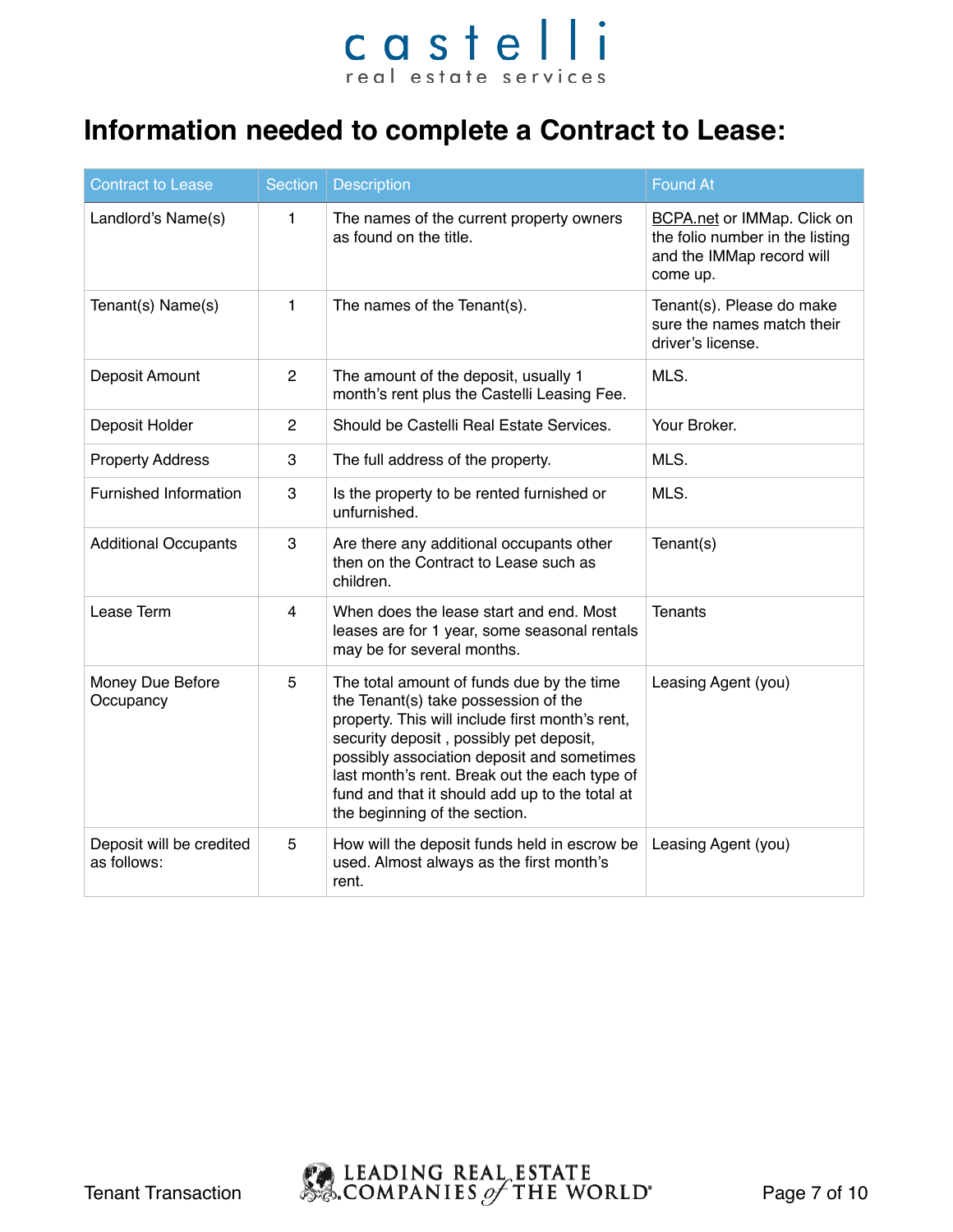| <b>Contract to Lease</b>    | Section        | <b>Description</b>                                                                                                                                                                                                                                                                                                                                                                                                                                                                                                       | <b>Found At</b>                                 |
|-----------------------------|----------------|--------------------------------------------------------------------------------------------------------------------------------------------------------------------------------------------------------------------------------------------------------------------------------------------------------------------------------------------------------------------------------------------------------------------------------------------------------------------------------------------------------------------------|-------------------------------------------------|
| Rent Payments and<br>taxes  | 6              | 1. Total rent for the lease term (monthly<br>rent times the number of months of the<br>lease).<br>2. Taxes paid by the tenant(s). Leases of 6<br>months or less require a 11% tax.<br>Leases of 6 months $+1$ day or more do<br>not require any taxes.<br>3. Is rent to be paid in full (one lump sum,<br>common for short term leases) or<br>monthly (common for annual leases)<br>and what day of the month is it due<br>(usually the 1st of the month unless<br>there are extenuating circumstances.                  | Leasing Agent (you)                             |
| Pets                        | $\overline{7}$ | Are pets allowed, if so, describe each pet<br>the Tenant(s) have.                                                                                                                                                                                                                                                                                                                                                                                                                                                        | <b>Tenants</b>                                  |
| Smoking                     | 8              | Is smoking allowed in the unit. Almost<br>always it's prohibited unless the listing agent<br>says it's ok.                                                                                                                                                                                                                                                                                                                                                                                                               | <b>Listing Agent</b>                            |
| <b>Utilities</b>            | 9              | What utilities are paid by the Landlord. Will<br>depend on the property. Most condos this<br>will be Water, Sewer and Trash. If a Single<br>Family Home, this will usually be blank.<br>Town Homes, depends on the property. Ask<br>the List Agent.                                                                                                                                                                                                                                                                      | Leasing Agent (you) and<br><b>Listing Agent</b> |
| Maintenance                 | 10             | What is the tenant responsible for<br>maintaining. In condos and apartments,<br>usually this is blank. If it's a single family<br>home, the Tenant(s) may have to maintain<br>yard, pool, etc.                                                                                                                                                                                                                                                                                                                           | MLS and Listing Agent.                          |
| <b>Association Approval</b> | 11             | 1. Who pays for the association application<br>fee (almost always the Tenant(s), keep<br>in mind, unmarried couples often have<br>to pay double the single person fee but<br>married couples can pay the single<br>person fee.<br>How much is the fee.<br>2.<br>3. When will the application for the<br>association approval be dropped off.<br>Allow enough time for the Landlord to<br>complete the lease and for you to get all<br>the signatures on the lease as that is<br>very often required for the application. | <b>MLS and Leasing Agent</b><br>$(you)$ .       |
| <b>Additional Terms</b>     | 12             | Usually left blank unless there is something<br>that needs to be done to the property or the<br>Landlord has other requirements. If not<br>blank, this should be an addendum from an<br>attorney.                                                                                                                                                                                                                                                                                                                        | Leasing Agent (you) or an<br>attorney.          |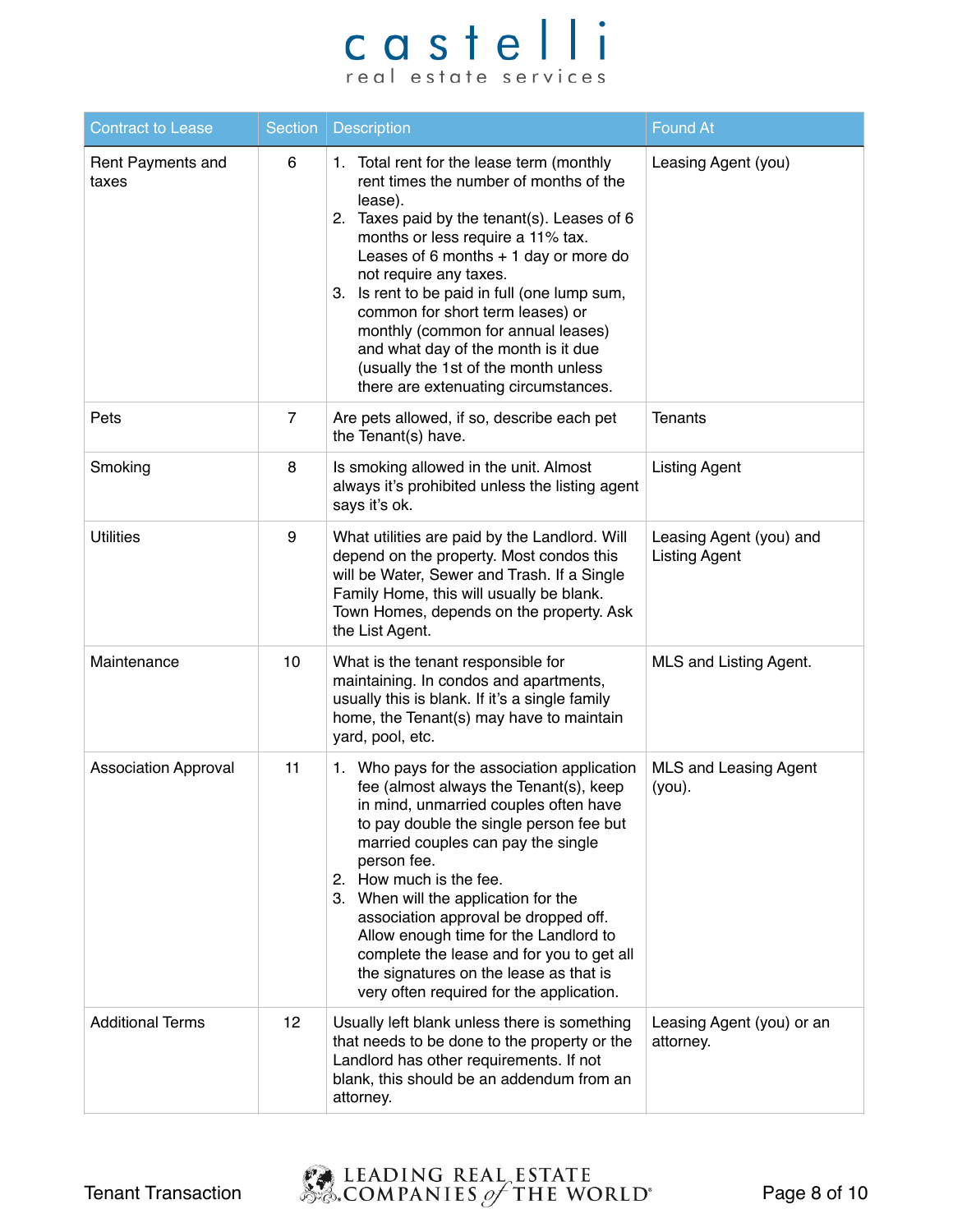### castelli real estate services

### **Transaction Steps:**

This is an outline of the tasks needed to be done from writing up a Contract to Leas, presenting it, getting it accepted and seeing the transaction through to possession. There can be less or more items depending not the requirements of the property and the type of property being leased.

| Done | <b>Task</b>                                                                                                                         |
|------|-------------------------------------------------------------------------------------------------------------------------------------|
|      | Tenant(s) complete Tenant Application(s)                                                                                            |
|      | Have tenant(s) run and print credit check(s) via MyFreeCreditReport.com or CreditKarma.com<br>to include credit scores and history. |
|      | Have tenant(s) run and print background check(s) via www.USSearch.com to include criminal<br>and eviction history.                  |
|      | Last 2 pay stubs from tenant(s) or most recent tax returns or other income statements.                                              |
|      | Complete Contract to Lease via Transaction Desk from MLS and have tenant(s) sign.                                                   |
|      | Tenant(s) sign Financial Risk statement.                                                                                            |
|      | Tenant(s) sign Castelli Transaction Fee Agreement.                                                                                  |
|      | Collect Castelli Trans fee and 1 <sup>st</sup> mo's rent in cleared funds. If wired add \$15 for Castelli Wire<br>In Fee.           |
|      | Make copy of check(s) for first month's rent or get escrow letter for wired in funds.                                               |
|      | Make copy of tenant(s) Driver's License.                                                                                            |
|      | Get picture of pet(s) if applicable.                                                                                                |
|      | Email Contract to Lease and above supporting docs to Listing Agent.                                                                 |
|      | Call and text Listing Agent to confirm receipt of above.                                                                            |
|      | Submit 1 <sup>st</sup> mo's rent, Cast Trans Fee, etc. to Robbie with Contract Info Sheet / Escrow Dep<br>form                      |
|      | Get Contract To Lease and Lease signed by landlord. Verify the lease is correct.                                                    |
|      | Landlord's Furnishing's inventory signed by Landlord and Tenant(s) if applicable.                                                   |
|      | Have tenant(s) sign Lease and Landlord Tenant Act. Get executed copy back to Listing Agent.                                         |
|      | Executed copy of Contract To Lease, Financial Risk, Trans Fee Agrmnt and Lease to Robbie.                                           |
|      | Get condo/HOA app from Listing Agent or Management Co. and have tenant(s) complete.                                                 |
|      | Submit complete condo/HOA app with app fee, lease and all other required docs, etc. to<br>assoc.                                    |
|      | Schedule condo assoc interview / orientation.                                                                                       |